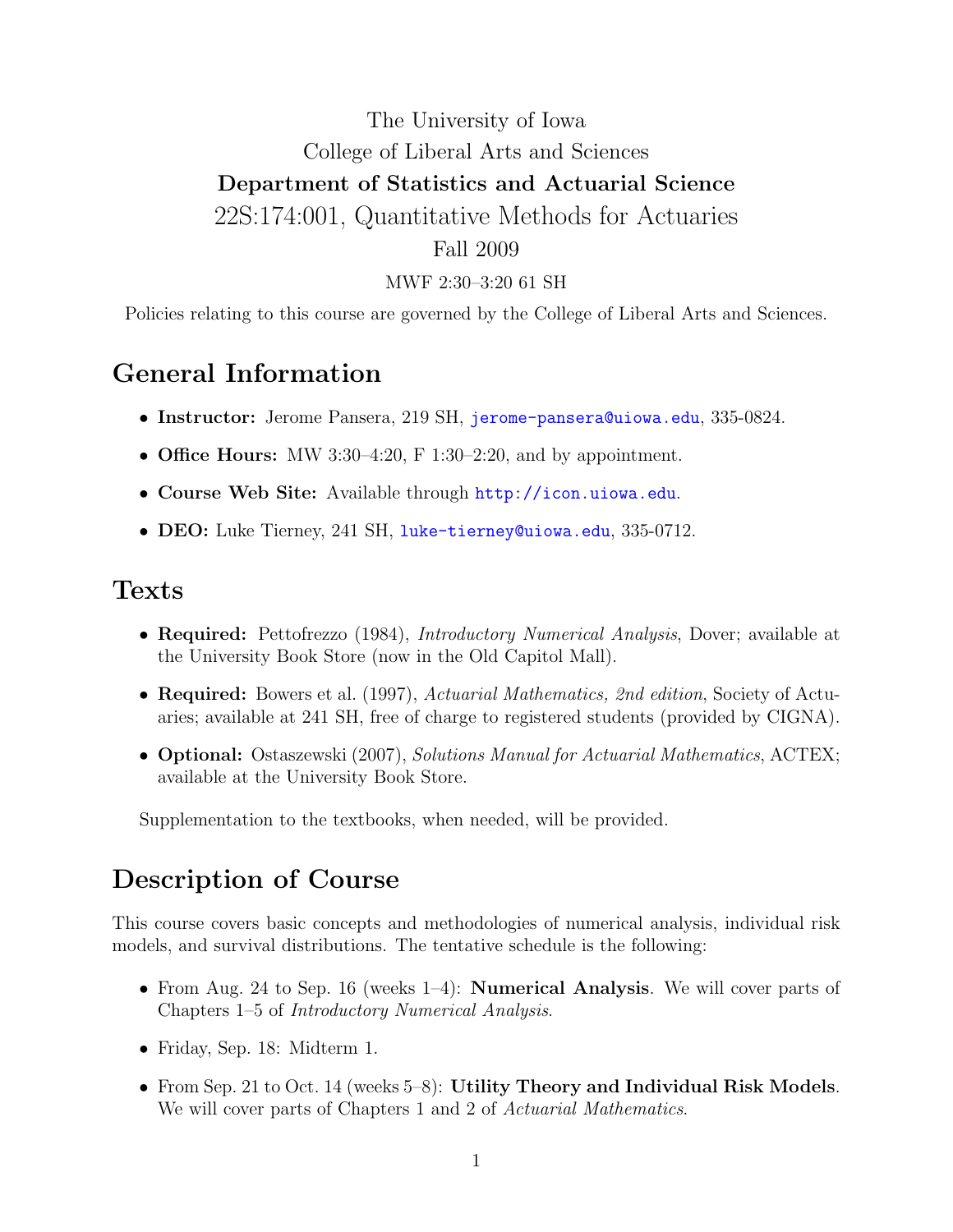- Friday, Oct. 16: Midterm 2.
- From Oct. 19 to Dec. 11 (weeks 9–15): Survival Distributions and Life Tables. We will cover parts of Chapter 3 of Actuarial Mathematics.
- Tuesday, Dec. 15: Final, at 7:30 am in classroom (61 SH), but please double-check the Final Exam Schedules (<http://www.registrar.uiowa.edu/exams/single.aspx>) a few days before the final exam for a confirmation.

# Grading

- Exams: 70% of your total grade will be based on exams. Each in-class midterm exam will be worth 20% and the final will be worth 30%. It is very important to take the examinations at the scheduled times. Early make-up exams will be scheduled only for those who have compelling and convincing reasons; you must notify me at least one full week in advance (except for medical emergencies).
- Quizzes: 20% of your total grade will be based on quizzes. Those quizzes will be given at random times. Please note that we may have two quizzes in the same week or a week without any quiz. Absolutely no make-up will be given for missed quizzes under any circumstances, but the lowest two quizzes will be dropped from your total grade.
- **Homework:** The remaining 10% of your total grade will be based on homework problems. Homework will be due one week after being assigned. Since the grader will not have enough time to grade each problem, only a subset of the assigned problems will be graded. Late homework will not be accepted under any circumstances, but the lowest two homework scores will be dropped from your total grade. Homework must be neatly written (points will be deducted from failing to do so). Excessively sloppy homework will receive a score of 0. You are always welcome (and even encouraged) to discuss homework problems with me (during my office hours or by appointment) or with your colleagues. However, what you hand in must ultimately be your own work.

Midterms, final and quizzes are closed book exams with no notes of any kind. Necessary formulas are to be memorized. Plus/minus grading will be used for your total grade. Please note that the grade A+ is very rarely given in this course and only in extraordinary situations. Also, graduate students are expected to have a better performance than undergraduate students.

# Extra Help

The Statistics Tutorial Lab, located in 202 CC, gives free tutorial assistance to students in 22S:2, 8, 25, and 39. In addition, several graduate students have offered to independently tutor students in various 22S: courses at mutually-arranged times and fees. Please check <http://www.stat.uiowa.edu/courses/tutoring.html> for tutoring details.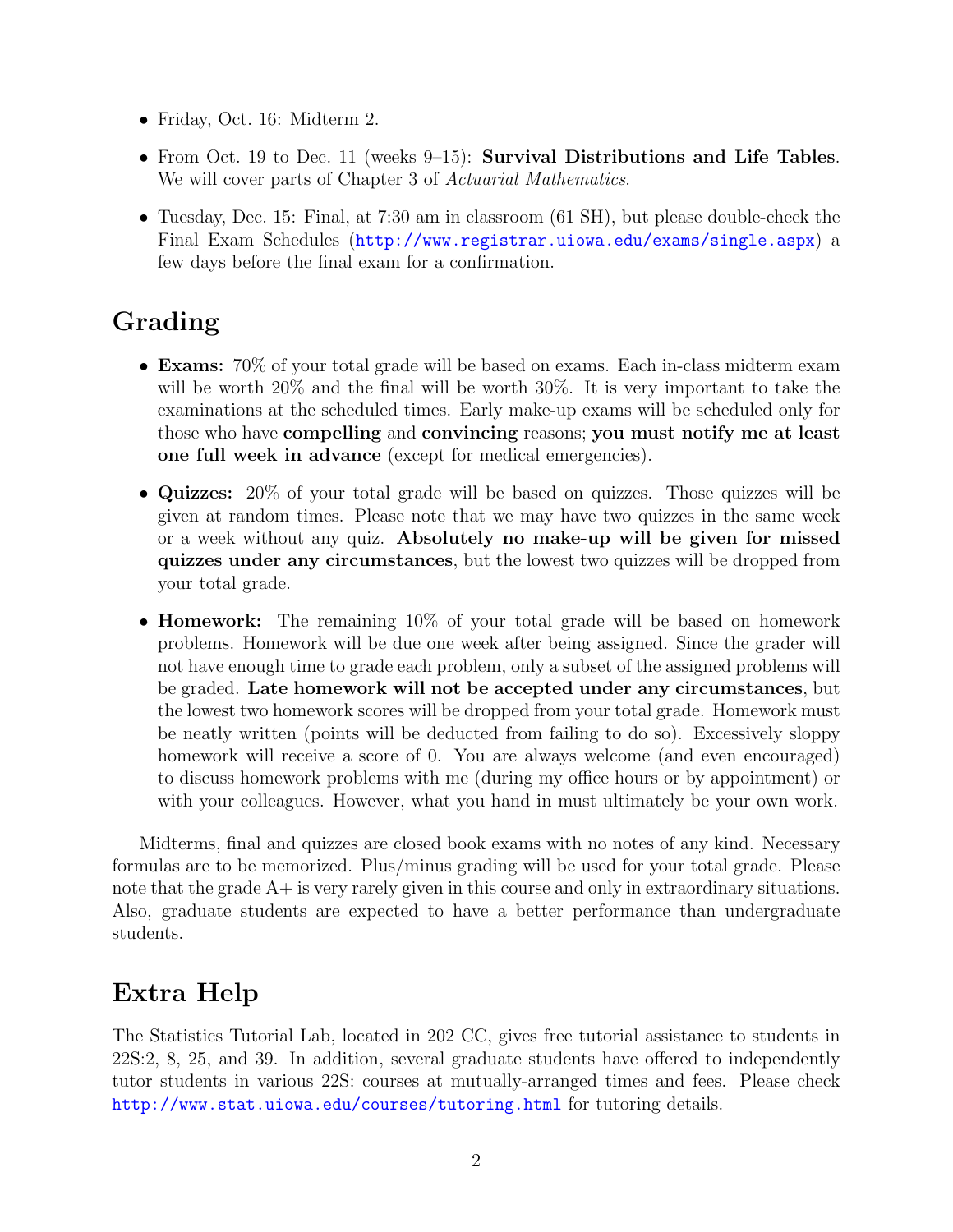## The College of Liberal Arts and Sciences Policies and Procedures

# Administrative Home

The College of Liberal Arts and Sciences is the administrative home of this course and governs matters such as the add/drop deadlines, the second-grade-only option, and other related issues. Different colleges may have different policies. Questions may be addressed to 120 SH or see the CLAS Academic Handbook:

<http://www.clas.uiowa.edu/students/handbook/>

## Electronic Communication

University policy specifies that students are responsible for all official correspondences sent to their University of Iowa e-mail address (@uiowa.edu). Faculty and students should use this account for correspondences. (Operations Manual, III.15.2. Scroll down to k.11: <http://www.uiowa.edu/~our/opmanual/iii/15.htm#152>)

#### Accommodations for Disabilities

A student seeking academic accommodations should first register with Student Disability Services and then meet privately with the course instructor to make particular arrangements. See [http://www.uiowa.edu/~sds](http://www.uiowa.edu/~sds/) for more information.

# Academic Fraud

Plagiarism and any other activities when students present work that is not their own are academic fraud. Academic fraud is a serious matter and is reported to the departmental DEO and to the Associate Dean for Undergraduate Programs and Curriculum. Instructors and DEOs decide on appropriate consequences at the departmental level while the Associate Dean enforces additional consequences at the collegiate level. See the CLAS Academic Fraud section of the Student Academic Handbook:

<http://www.clas.uiowa.edu/students/handbook/x/#2>

## CLAS Final Examination Policies

Final exams may be offered only during finals week. No exams of any kind are allowed during the last week of classes. Students should not ask their instructor to reschedule a final exam since the College does not permit rescheduling of a final exam once the semester has